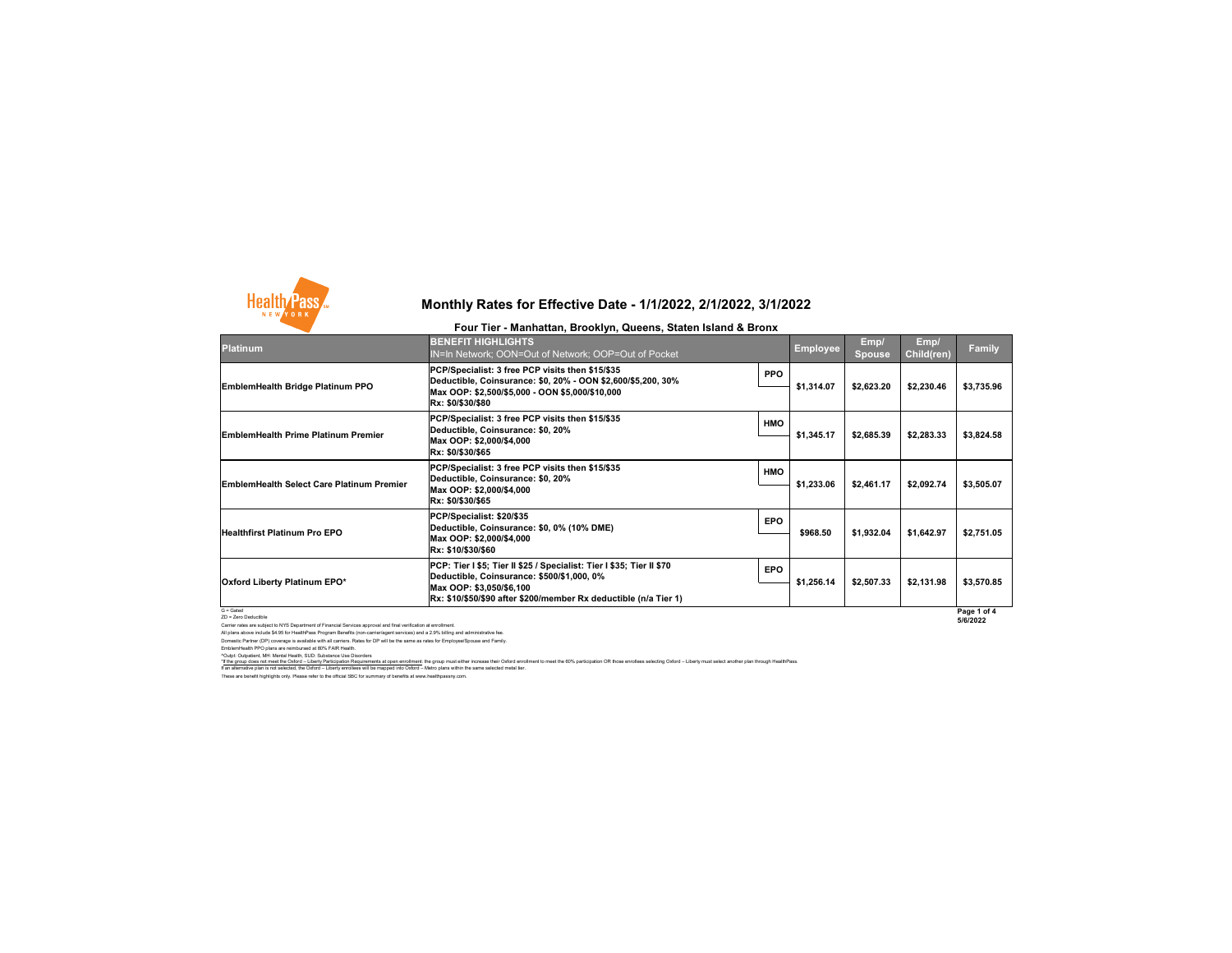G = Gated ZD = Zero Deductible

Carrier rates are subject to NYS Department of Financial Services approval and final verification at enrollment. All plans above include \$4.95 for HealthPass Program Benefits (non-carrier/agent services) and a 2.9% billing and administrative fee. Domestic Partner (DP) coverage is available with all carriers. Rates for DP will be the same as rates for Employee/Spouse and Family. EmblemHealth PPO plans are reimbursed at 80% FAIR Health.

^Outpt: Outpatient, MH: Mental Health, SUD: Substance Use Disorders



|                                              | Four Tier - Mani                                                                                                                             |
|----------------------------------------------|----------------------------------------------------------------------------------------------------------------------------------------------|
| Gold                                         | <b>BENEFIT HIGHLIGHTS</b><br><b>IN=In Network; OON=Ou</b>                                                                                    |
| <b>EmblemHealth Bridge Gold PPO</b>          | <b>PCP/Specialist: 3 free PC</b><br><b>Deductible, Coinsurance</b><br>Max OOP: \$5,500/\$11,000<br>Rx: \$0/\$35/\$100                        |
| <b>EmblemHealth Prime Gold Premier</b>       | <b>PCP/Specialist: 3 free PC</b><br><b>Deductible, Coinsurance</b><br>Max OOP: \$6,000/\$12,000<br>Rx: \$0/\$40/\$80                         |
| <b>EmblemHealth Prime Gold Value</b>         | <b>PCP/Specialist: 3 free PC</b><br><b>Deductible, Coinsurance</b><br>Max OOP: \$7,000/\$14,000<br>Rx: \$0/\$40 after Deductib               |
| <b>EmblemHealth Bridge Gold Virtual</b>      | <b>PCP/Specialist: Virtual \$0</b><br><b>Deductible, Coinsurance</b><br><b>Max OOP: Virtual &amp; Offic</b><br>Rx: Virtual \$0/\$40/\$80, Of |
| <b>EmblemHealth Select Care Gold Premier</b> | <b>PCP/Specialist: 3 free PC</b><br><b>Deductible, Coinsurance</b><br>Max OOP: \$6,000/\$12,000<br>Rx: \$0/\$40/\$80                         |
| <b>EmblemHealth Select Care Gold Value</b>   | <b>PCP/Specialist: 3 free PC</b><br><b>Deductible, Coinsurance</b><br>Max OOP: \$7,000/\$14,000<br>Rx: \$0/\$40 after Deductib               |
| <b>EmblemHealth Millennium Gold Virtual</b>  | <b>PCP/Specialist: Virtual \$0</b><br><b>Deductible, Coinsurance</b><br><b>Max OOP: Virtual &amp; Offic</b><br>Rx: Virtual \$0/\$40/\$80, Of |
| <b>Healthfirst Gold Pro EPO</b>              | PCP/Specialist: \$25/\$40<br><b>Deductible, Coinsurance</b><br>Max OOP: \$5,275/\$10,550<br>Rx: \$10/\$50/\$85                               |
| <b>Healthfirst Gold 25/50/0 Pro EPO</b>      | PCP/Specialist: \$25/\$50<br><b>Deductible, Coinsurance</b><br>Max OOP: \$7,000/\$14,000<br>Rx: \$10/\$50/\$85                               |
| <b>Healthfirst Gold 1350 Pro EPO</b>         | PCP/Specialist: \$25/\$70<br><b>Deductible, Coinsurance</b><br>Max OOP: \$8,150/\$16,300<br>Rx: \$20/\$60/\$110                              |
| Oxford Metro Gold EPO 25/40 G                | PCP/Specialist: \$25/\$40<br><b>Deductible, Coinsurance</b><br>Max OOP: \$6,000/\$12,000<br>Rx: \$10/\$65/\$95 after \$15                    |
| <b>Oxford Metro Gold EPO 25/40</b>           | PCP/Specialist: \$25/\$40<br><b>Deductible, Coinsurance</b><br>Max OOP: \$6,000/\$12,000<br>Rx: \$10/\$65/\$95 after \$15                    |
| Oxford Liberty Gold EPO 30/60*               | PCP/Specialist: \$30/\$60<br><b>Deductible, Coinsurance</b><br>Max OOP: \$8,400/\$16,800<br>Rx: \$10/\$50/\$90 after \$20                    |
| Oxford Liberty Gold EPO 30/60 G*             | PCP/Specialist: \$30/\$60<br><b>Deductible, Coinsurance</b><br>Max OOP: \$6,400/\$12,800<br>Rx: \$10/\$50/\$90 after \$20                    |
| Oxford Liberty Gold EPO 25/50 ZD*            | PCP/Specialist: \$25/\$50<br><b>Deductible, Coinsurance</b><br>Max OOP: \$6,000/\$12,000<br>Rx: \$10/\$50/\$90 after \$20                    |
| Oxford Liberty Gold HSA 1500 Motion*         | <b>PCP/Specialist: Deductib</b><br><b>Deductible, Coinsurance</b><br>Max OOP: \$5,500/\$11,000<br>Rx: Deductible then \$10/                  |

| Four Tier - Manhattan, Brooklyn, Queens, Staten Island & Bronx                                                                                                                                                                                             |            |            |            |            |             |
|------------------------------------------------------------------------------------------------------------------------------------------------------------------------------------------------------------------------------------------------------------|------------|------------|------------|------------|-------------|
| <b>BENEFIT HIGHLIGHTS</b>                                                                                                                                                                                                                                  |            | Employee   | Emp/       | Emp/       | Family      |
| IN=In Network; OON=Out of Network; OOP=Out of Pocket<br>PCP/Specialist: 3 free PCP visits then \$25/\$40                                                                                                                                                   |            |            | Spouse     | Child(ren) |             |
| Deductible, Coinsurance: \$1,300/\$2,600, 30% - OON \$3,500/\$7,000, 40%<br>Max OOP: \$5,500/\$11,000 - OON \$7,500/\$15,000<br>Rx: \$0/\$35/\$100                                                                                                         | <b>PPO</b> | \$1,063.50 | \$2,122.06 | \$1,804.49 | \$3,021.82  |
| PCP/Specialist: 3 free PCP visits then \$25/\$40<br>Deductible, Coinsurance: \$450/\$900, 30%<br>Max OOP: \$6,000/\$12,000<br>Rx: \$0/\$40/\$80                                                                                                            | <b>HMO</b> | \$1,089.33 | \$2,173.71 | \$1,848.39 | \$3,095.44  |
| PCP/Specialist: 3 free PCP visits then \$25/\$40<br>Deductible, Coinsurance: \$2,500/\$5,000, 30%<br>Max OOP: \$7,000/\$14,000<br>Rx: \$0/\$40 after Deductible/\$80 after Deductible                                                                      | <b>HMO</b> | \$1,002.56 | \$2,000.16 | \$1,700.88 | \$2,848.13  |
| PCP/Specialist: Virtual \$0/n/a, Office \$40/60<br>Deductible, Coinsurance: Virtual \$0/n/a, Office \$500/\$1,000,30%<br>Max OOP: Virtual & Office \$7,800/\$15,600<br>Rx: Virtual \$0/\$40/\$80, Office \$0/\$40 after Deductible/\$80 after Deductible   | <b>EPO</b> | \$1,011.70 | \$2,018.46 | \$1,716.43 | \$2,874.19  |
| PCP/Specialist: 3 free PCP visits then \$25/\$40<br>Deductible, Coinsurance: \$450/\$900, 30%<br>Max OOP: \$6,000/\$12,000<br>Rx: \$0/\$40/\$80                                                                                                            | <b>HMO</b> | \$1,004.73 | \$2,004.50 | \$1,704.57 | \$2,854.31  |
| PCP/Specialist: 3 free PCP visits then \$25/\$40<br>Deductible, Coinsurance: \$2,500/\$5,000, 30%<br>Max OOP: \$7,000/\$14,000<br>Rx: \$0/\$40 after Deductible/\$80 after Deductible                                                                      | <b>HMO</b> | \$949.45   | \$1,893.95 | \$1,610.60 | \$2,696.77  |
| PCP/Specialist: Virtual \$0/n/a, Office \$40/60<br>Deductible, Coinsurance: Virtual \$0/n/a, Office \$1,700/\$3,400,30%<br>Max OOP: Virtual & Office \$8,200/\$16,400<br>Rx: Virtual \$0/\$40/\$80, Office \$0/\$40 after Deductible/\$80 after Deductible | <b>EPO</b> | \$880.09   | \$1,755.24 | \$1,492.70 | \$2,499.11  |
| PCP/Specialist: \$25/\$40<br>Deductible, Coinsurance: \$0, 0% (15% DME)<br>Max OOP: \$5,275/\$10,550<br>Rx: \$10/\$50/\$85                                                                                                                                 | <b>EPO</b> | \$824.88   | \$1,644.81 | \$1,398.82 | \$2,341.75  |
| PCP/Specialist: \$25/\$50<br>Deductible, Coinsurance: \$0, 0% (15% DME)<br>Max OOP: \$7,000/\$14,000<br>Rx: \$10/\$50/\$85                                                                                                                                 | <b>EPO</b> | \$792.07   | \$1,579.20 | \$1,343.06 | \$2,248.25  |
| PCP/Specialist: \$25/\$70<br>Deductible, Coinsurance: \$1,350/\$2,700, 20%<br>Max OOP: \$8,150/\$16,300<br>Rx: \$20/\$60/\$110                                                                                                                             | <b>EPO</b> | \$773.87   | \$1,542.79 | \$1,312.12 | \$2,196.37  |
| PCP/Specialist: \$25/\$40<br>Deductible, Coinsurance: \$1,250/\$2,500, 20%<br>Max OOP: \$6,000/\$12,000                                                                                                                                                    | <b>EPO</b> | \$930.06   | \$1,855.17 | \$1,577.64 | \$2,641.52  |
| PCP/Specialist: \$25/\$40<br>Deductible, Coinsurance: \$1,250/\$2,500, 20%<br>Max OOP: \$6,000/\$12,000                                                                                                                                                    | <b>EPO</b> | \$963.36   | \$1,921.77 | \$1,634.25 | \$2,736.42  |
| PCP/Specialist: \$30/\$60<br>Deductible, Coinsurance: \$2,000/\$4,000, 30%<br>Max OOP: \$8,400/\$16,800<br>Rx: \$10/\$50/\$90 after \$200/member Rx deductible (n/a Tier 1)                                                                                | <b>EPO</b> | \$1,023.62 | \$2,042.29 | \$1,736.68 | \$2,908.16  |
| PCP/Specialist: \$30/\$60<br>Deductible, Coinsurance: \$1,250/\$2,500, 0%<br>Max OOP: \$6,400/\$12,800<br>Rx: \$10/\$50/\$90 after \$200/member Rx deductible (n/a Tier 1)                                                                                 | <b>EPO</b> | \$1,062.31 | \$2,119.67 | \$1,802.46 | \$3,018.43  |
| PCP/Specialist: \$25/\$50<br>Deductible, Coinsurance: \$0, 0%<br>Max OOP: \$6,000/\$12,000<br>Rx: \$10/\$50/\$90 after \$200/member Rx deductible (n/a Tier 1)                                                                                             | <b>EPO</b> | \$1,160.41 | \$2,315.88 | \$1,969.24 | \$3,298.03  |
| PCP/Specialist: Deductible then 10% coins<br>Deductible, Coinsurance: \$1,500/\$3,000, 10%<br>Max OOP: \$5,500/\$11,000<br><b>Rx: Deductible then \$10/\$50/\$90</b>                                                                                       | <b>EPO</b> | \$1,036.21 | \$2,067.48 | \$1,758.10 | \$2,944.05  |
|                                                                                                                                                                                                                                                            |            |            |            |            | Page 2 of 4 |

These are benefit highlights only. Please refer to the official SBC for summary of benefits at www.healthpassny.com. If an alternative plan is not selected, the Oxford – Liberty enrollees will be mapped into Oxford – Metro plans within the same selected metal tier.

# **Monthly Rates for Effective Date - 1/1/2022, 2/1/2022, 3/1/2022**

**5/6/2022**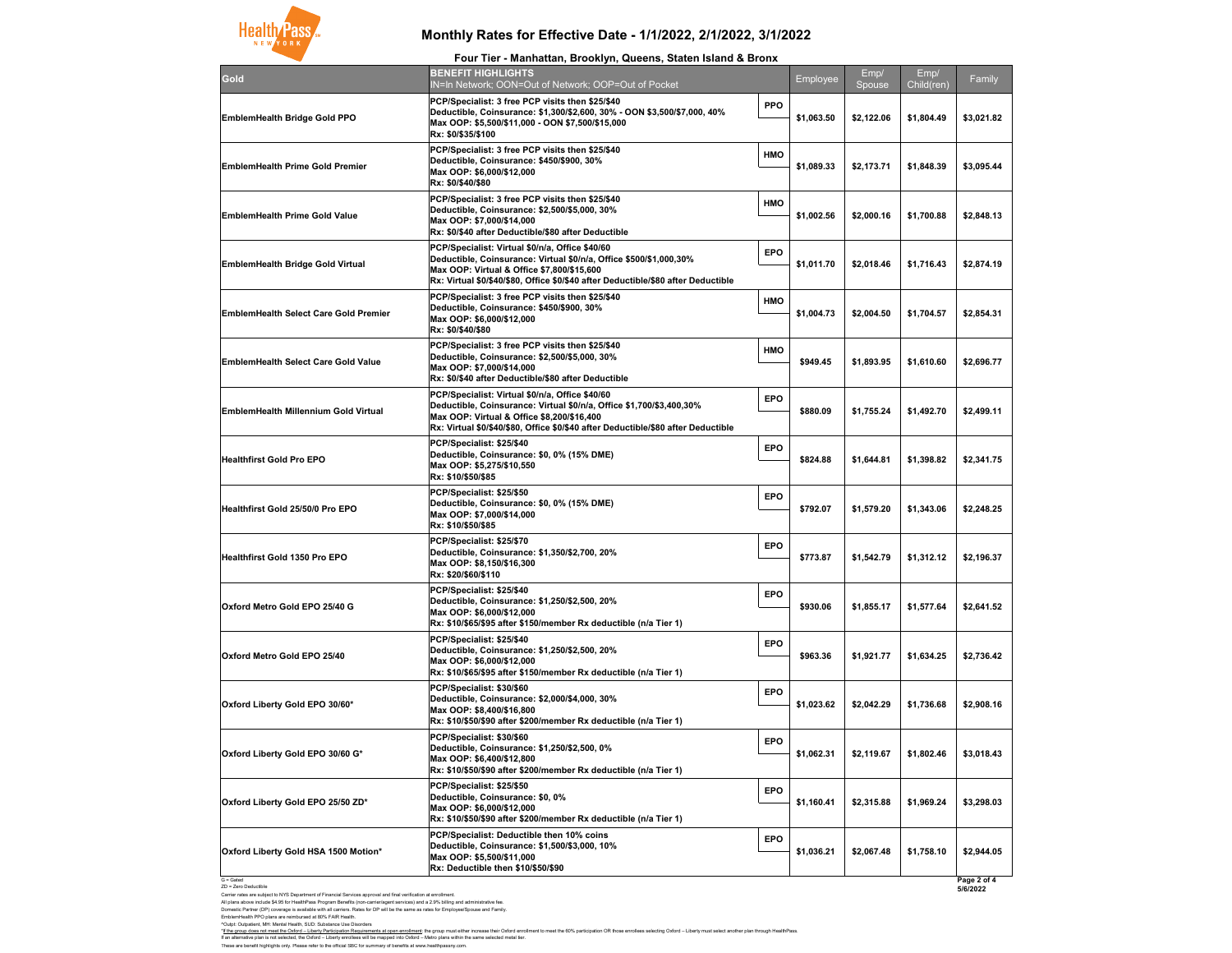G = Gated ZD = Zero Deductible

Carrier rates are subject to NYS Department of Financial Services approval and final verification at enrollment. All plans above include \$4.95 for HealthPass Program Benefits (non-carrier/agent services) and a 2.9% billing and administrative fee. Domestic Partner (DP) coverage is available with all carriers. Rates for DP will be the same as rates for Employee/Spouse and Family. EmblemHealth PPO plans are reimbursed at 80% FAIR Health.

## **Monthly Rates for Effective Date - 1/1/2022, 2/1/2022, 3/1/2022**

#### **Four Tier - Manhattan, Brooklyn, Queens, Staten Island & Bronx**



| <b>Silver</b>                                  | <b>BENEFIT HIGHLIGHTS</b><br><b>IN=In Network; OON=Ou</b>                                                                       |
|------------------------------------------------|---------------------------------------------------------------------------------------------------------------------------------|
| <b>EmblemHealth Prime Silver Premier</b>       | <b>PCP/Specialist: 3 free PC</b><br><b>Deductible, Coinsurance</b><br>Max OOP: \$8,000/\$16,000<br>Rx: \$0/\$40/\$80            |
| <b>EmblemHealth Select Care Silver Premier</b> | <b>PCP/Specialist: 3 free PC</b><br><b>Deductible, Coinsurance</b><br>Max OOP: \$8,000/\$16,000<br>Rx: \$0/\$40/\$80            |
| <b>EmblemHealth Select Care Silver Value</b>   | <b>PCP/Specialist: 3 free PC</b><br><b>Deductible, Coinsurance</b><br>Max OOP: \$7,000/\$14,000<br>Rx: \$0/\$0 after Deductible |
| <b>EmblemHealth Millennium Silver Value G</b>  | <b>PCP/Specialist: 3 free PC</b><br><b>Deductible, Coinsurance</b><br>Max OOP: \$7,000/\$14,000<br>Rx: \$0/\$0 after Deductible |
| <b>EmblemHealth Prime Silver HSA</b>           | <b>PCP/Specialist: Deductib</b><br><b>Deductible, Coinsurance</b><br>Max OOP: \$6,800/\$13,600<br>Rx: Deductible then \$15/     |
| <b>Healthfirst Silver Pro EPO</b>              | PCP/Specialist: \$35/\$70<br><b>Deductible, Coinsurance</b><br>Max OOP: \$8,150/\$16,300<br>Rx: \$20/\$60/\$110                 |
| <b>Healthfirst Silver 40/75/4700 Pro EPO</b>   | PCP/Specialist: \$40/\$75<br><b>Deductible, Coinsurance</b><br>Max OOP: \$7,900/\$15,800<br>Rx: \$20/\$60/\$110                 |
| Oxford Metro Silver EPO 30/80 G                | PCP/Specialist: \$30/\$80<br><b>Deductible, Coinsurance</b><br>Max OOP: \$8,700/\$17,400<br>Rx: \$10/\$65/\$95 after \$15       |
| Oxford Metro Silver EPO 50/100 ZD              | PCP/Specialist: \$50/\$100<br><b>Deductible, Coinsurance</b><br>Max OOP: \$8,700/\$17,400<br>Rx: \$10/\$65/\$95 after \$15      |
| Oxford Liberty Silver EPO 25/50 G*             | PCP/Specialist: \$25/\$50<br><b>Deductible, Coinsurance</b><br>Max OOP: \$8,700/\$17,400<br>Rx: \$10/\$50/\$90 after \$20       |
| Oxford Liberty Silver EPO 40/70*               | PCP/Specialist: \$40/\$70<br><b>Deductible, Coinsurance</b><br>Max OOP: \$8,700/\$17,400<br>Rx: \$10/\$50/\$90 after \$20       |
| Oxford Liberty Silver EPO 50/100 ZD*           | PCP/Specialist: \$50/\$100<br><b>Deductible, Coinsurance</b><br>Max OOP: \$8,700/\$17,400<br>Rx: \$10/\$65/\$95 after \$15      |
| Oxford Liberty Silver HSA 4000 Motion*         | <b>PCP/Specialist: Deductib</b><br><b>Deductible, Coinsurance</b><br>Max OOP: \$7.050/\$14.100                                  |

| r var from mannattan, Brovniyn, Qaoono, Olaton Ioland & Bronx                                                                                                                       |            |                 |                |                           |                         |
|-------------------------------------------------------------------------------------------------------------------------------------------------------------------------------------|------------|-----------------|----------------|---------------------------|-------------------------|
| <b>BENEFIT HIGHLIGHTS</b><br>IN=In Network; OON=Out of Network; OOP=Out of Pocket                                                                                                   |            | <b>Employee</b> | Emp/<br>Spouse | Emp/<br><b>Child(ren)</b> | <b>Family</b>           |
| PCP/Specialist: 3 free PCP visits then \$35/\$65<br>Deductible, Coinsurance: \$3,800/\$7,600, 40%<br>Max OOP: \$8,000/\$16,000<br>Rx: \$0/\$40/\$80                                 | <b>HMO</b> | \$933.44        | \$1,861.92     | \$1,583.37                | \$2,651.14              |
| PCP/Specialist: 3 free PCP visits then \$35/\$65<br>Deductible, Coinsurance: \$3,800/\$7,600, 40%<br>Max OOP: \$8,000/\$16,000<br>Rx: \$0/\$40/\$80                                 | <b>HMO</b> | \$860.83        | \$1,716.71     | \$1,459.95                | \$2,444.22              |
| PCP/Specialist: 3 free PCP visits then \$10/\$55<br>Deductible, Coinsurance: \$7,000/\$14,000, 0%<br>Max OOP: \$7,000/\$14,000<br>Rx: \$0/\$0 after Deductible/\$0 after Deductible | <b>HMO</b> | \$832.57        | \$1,660.20     | \$1,411.91                | \$2,363.69              |
| PCP/Specialist: 3 free PCP visits then \$10/\$55<br>Deductible, Coinsurance: \$7,000/\$14,000, 0%<br>Max OOP: \$7,000/\$14,000<br>Rx: \$0/\$0 after Deductible/\$0 after Deductible | <b>HMO</b> | \$784.90        | \$1,564.85     | \$1,330.87                | \$2,227.81              |
| PCP/Specialist: Deductible then \$30/\$50 copay<br>Deductible, Coinsurance: \$3,000/\$6,000, 40%<br>Max OOP: \$6,800/\$13,600<br><b>Rx: Deductible then \$15/\$45/\$80</b>          | <b>HMO</b> | \$881.93        | \$1,758.90     | \$1,495.81                | \$2,504.33              |
| PCP/Specialist: \$35/\$70<br>Deductible, Coinsurance: \$4,300/\$8,600, 40%<br>Max OOP: \$8,150/\$16,300<br>Rx: \$20/\$60/\$110                                                      | <b>EPO</b> | \$709.48        | \$1,414.00     | \$1,202.64                | \$2,012.85              |
| PCP/Specialist: \$40/\$75<br>Deductible, Coinsurance: \$4,700/\$9,400, 45%<br>Max OOP: \$7,900/\$15,800<br>Rx: \$20/\$60/\$110                                                      | <b>EPO</b> | \$690.46        | \$1,375.97     | \$1,170.31                | \$1,958.65              |
| PCP/Specialist: \$30/\$80<br>Deductible, Coinsurance: \$3,500/\$7,000, 30%<br>Max OOP: \$8,700/\$17,400                                                                             | <b>EPO</b> | \$773.87        | \$1,542.79     | \$1,312.12                | \$2,196.37              |
| PCP/Specialist: \$50/\$100<br>Deductible, Coinsurance: \$0, 0%<br>Max OOP: \$8,700/\$17,400<br>Rx: \$10/\$65/\$95 after \$150/member Rx deductible (n/a Tier 1)                     | <b>EPO</b> | \$899.43        | \$1,793.91     | \$1,525.57                | \$2,554.22              |
| PCP/Specialist: \$25/\$50<br>Deductible, Coinsurance: \$4,500/\$9,000, 50%<br>Max OOP: \$8,700/\$17,400<br>Rx: \$10/\$50/\$90 after \$200/member Rx deductible (n/a Tier 1)         | <b>EPO</b> | \$876.35        | \$1,747.75     | \$1,486.33                | \$2,488.43              |
| PCP/Specialist: \$40/\$70<br>Deductible, Coinsurance: \$3,000/\$6,000, 35%<br>Max OOP: \$8,700/\$17,400<br>Rx: \$10/\$50/\$90 after \$200/member Rx deductible (n/a Tier 1)         | <b>EPO</b> | \$911.99        | \$1,819.04     | \$1,546.93                | \$2,590.02              |
| PCP/Specialist: \$50/\$100<br>Deductible, Coinsurance: \$0, 0%<br>Max OOP: \$8,700/\$17,400                                                                                         | <b>EPO</b> | \$1,016.62      | \$2,028.29     | \$1,724.79                | \$2,888.22              |
| <b>PCP/Specialist: Deductible then 20% coins</b><br>Deductible, Coinsurance: \$4,000/\$8,000, 20%<br>Max OOP: \$7,050/\$14,100<br>Rx: Deductible then \$10/\$50/\$90                | <b>EPO</b> | \$857.05        | \$1,709.16     | \$1,453.52                | \$2,433.45              |
|                                                                                                                                                                                     |            |                 |                |                           | Page 3 of 4<br>5/6/2022 |

These are benefit highlights only. Please refer to the official SBC for summary of benefits at www.healthpassny.com. \*<u>If the group does not meet the Oxford – Liberty Participation Requirements at open enrollment</u>: the group must either increase their Oxford enrollment to meet the 60% participation OR those enrollees selecting Oxford – L If an alternative plan is not selected, the Oxford – Liberty enrollees will be mapped into Oxford – Metro plans within the same selected metal tier. ^Outpt: Outpatient, MH: Mental Health, SUD: Substance Use Disorders